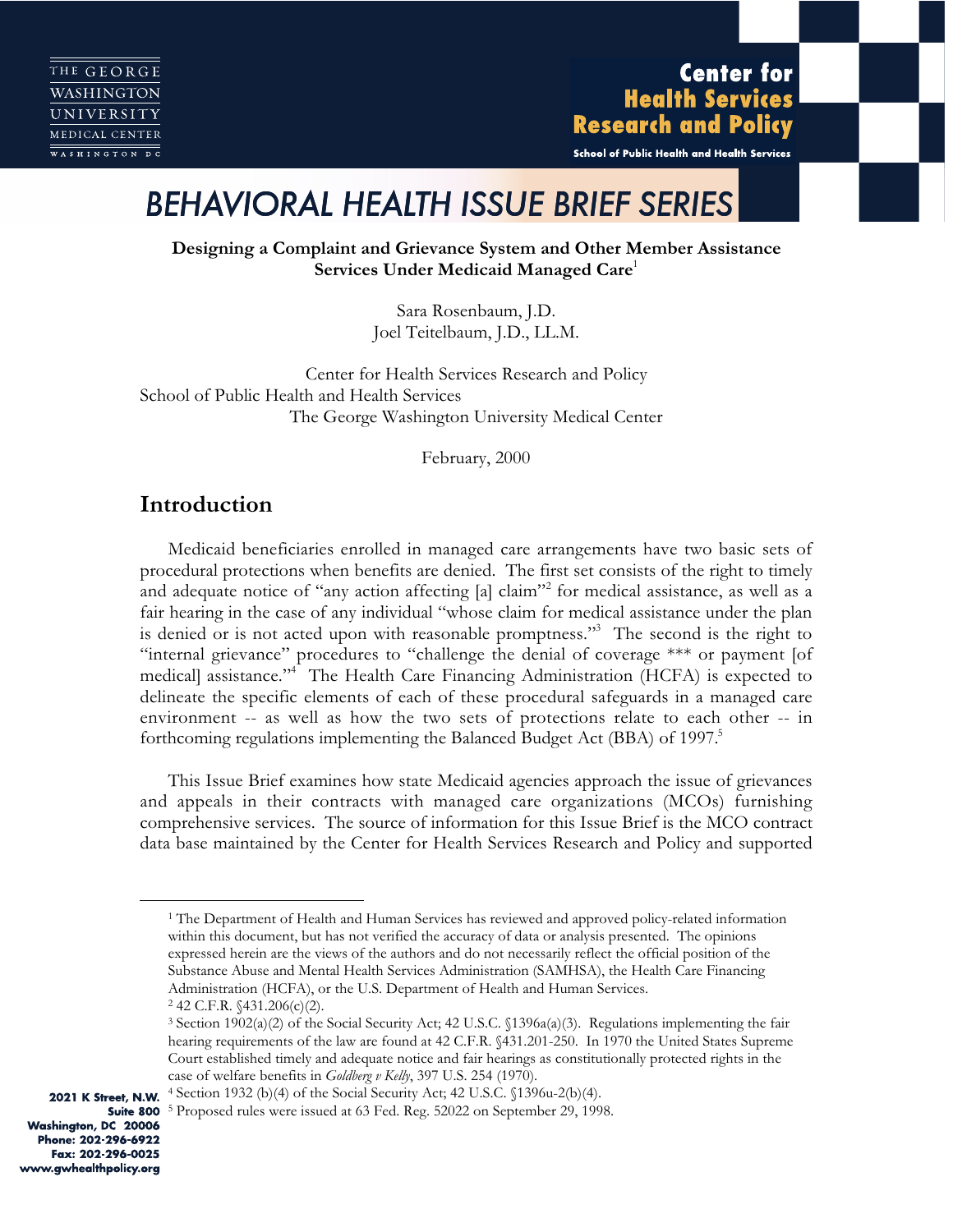in part by the Substance Abuse and Mental Health Services Administration.<sup>6</sup> As a result, this Issue Brief focuses on grievance and appeals procedures for enrollees of managed care organizations and does not address the procedural protections available to individuals who are enrolled in other forms of managed care, such as primary care case management systems.<sup>7</sup>

The Issue Brief begins with a general discussion of the managed care grievance process and then examines the grievance provisions of managed care contracts.

# **Part 1. Overview**

Managed care merges health care coverage and health care treatment. As coverage and treatment have become synonymous, the existence, design, and operation of a process for fairly and expeditiously resolving member complaints and grievances regarding treatment has become a staple of managed care quality measurement and improvement.

The managed care industry recognizes the importance of a system for resolving disputes regarding access to care. Grievance procedures are now classified as a component of managed care operations for accreditation purposes.<sup>8</sup> In recent months at least one national managed care organization has voluntarily adopted an external appeals process for members who challenge certain types of treatment decisions.<sup>9</sup>

Both the Medicare and Medicaid programs require managed care organizations to provide grievance systems for enrollees.<sup>10</sup> In addition, Medicare enrollees are entitled to an external review of internal grievance decisions, $\frac{11}{11}$  and as of the end of 1998, 13 states had similar external review systems in place for commercial enrollees.<sup>12</sup> The Advisory Commission on Consumer Protection and Quality in the Health Care Industry (hereinafter referred to as the Quality Commission) also has recommended the establishment of internal grievance and external appeals procedures for all privately insured Americans.<sup>13</sup> Legislation

<sup>8</sup> *See, e.g.*, National Committee for Qualify Assurance, Accreditation 1999 (Washington, DC (1999)).

 <sup>6</sup> *See* Sara Rosenbaum et al., *Negotiating the New Health System: A Nationwide Study of Medicaid Managed Care Contracts* (3rd Ed.) (The George Washington University Medical Center, School of Public Health and Health Services, Washington, DC (1999)).

<sup>7</sup> The final BBA regulations are expected to address procedural protections for all forms of managed care.

<sup>9</sup> Aetna U.S. Health Care announcement, June, 1999.

<sup>10 42</sup> C.F.R. §§422.560-422.590 (Medicare+Choice, i.e., the managed care component of the Medicare program); 42 C.F.R. §434.32 and proposed regulations at 63 Fed. Reg. 52086-89 (September 29, 1998) (Medicaid).

<sup>11 42</sup> C.F.R. §405.801 et seq.

<sup>&</sup>lt;sup>12</sup> Depending on how state external review statutes are drafted and Medicaid managed care systems are regulated, these private external review procedures may or may not apply to Medicaid enrollees. For example, in a state that codifies its external review system as part of its state insurance laws but simultaneously exempts Medicaid managed care products from state laws regulating insurance, the external review process might be inapplicable.

<sup>&</sup>lt;sup>13</sup> In 1998 a federal court ruled that state laws covering grievances and external review were laws that "related to" employee benefit plans and were not "saved" as laws that regulate insurance under the Employee Retirement Income Security Act (ERISA). As a result, it would appear that where they exist, state laws regulating grievance and appeals procedures for managed care enrollees do not apply to members of employee benefit plans covered by ERISA. For a general discussion of ERISA and its effects on external review systems,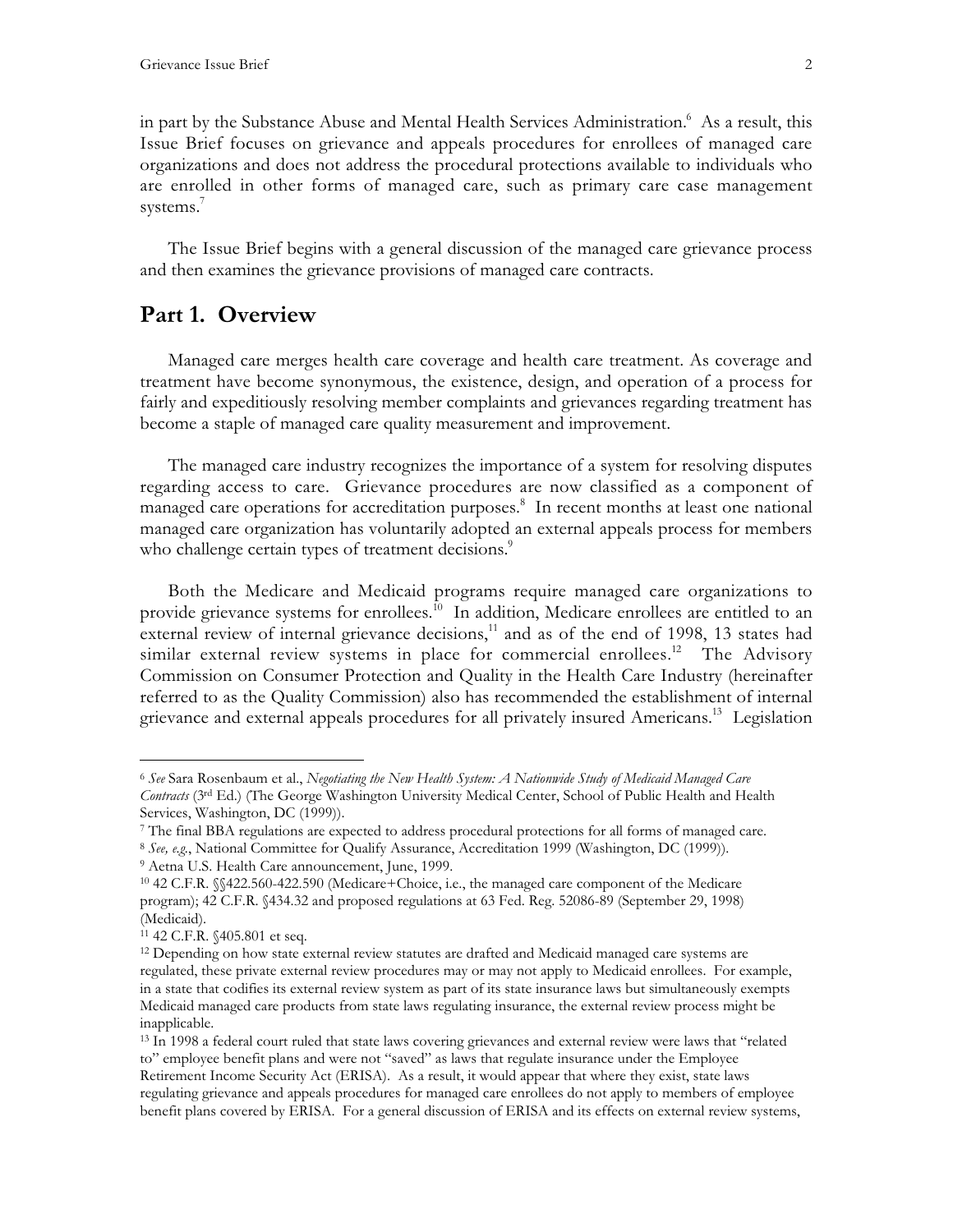enacted in 1999 by both Houses of Congress and awaiting a final conference agreement would establish grievance and appeals systems for insured Americans.<sup>14</sup>

Federal Medicaid regulations governing state contracts with health maintenance organizations and other MCOs provide that a contract must contain an internal grievance procedure that is "approved in writing by the agency", provides for "prompt resolution" of disputes, and assures "the participation of individuals with the authority to require corrective action."<sup>15</sup> These regulations will be augmented by HCFA's Quality Improvement System for Managed Care (QISMC), which provides guidance to states regarding the nature and structure of grievance systems.<sup>16</sup> Statutory amendments enacted in 1997 effectively codify this pre-existing regulation by requiring state agencies that mandate managed care arrangements as a state plan option to ensure that the MCOs with which they contract have an "internal grievance procedure" under which members can challenge the denial of coverage or payment. $17$ 

The Medicaid MCO grievance system offers a means for resolution of disputes regarding general concerns about managed care, as well as claims against companies regarding the correctness of their medical treatment decisions. Policy makers have concluded that it is possible to design an internal grievance system to work reasonably fairly and more rapidly than other forms of review, despite the conflict of interest between an MCO's initial decision-making and review roles. Because the grievance system may be the fastest and easiest remedy available to members, QISMC encourages its use not only for general concerns, but also as a means of resolving treatment disputes.<sup>18</sup>

# **Part 2. Key Elements of a Managed Care Organization Grievance Process**

Over the past several years, as interest in plan grievance systems has grown, numerous policymakers, including the Quality Commission, Congress, HCFA (through QISMC), and the courts, have identified a number of factors that arise in considering the fairness and adequacy of an internal grievance system, the steps that must be taken to make a system workable, and the steps to be taken to minimize the potential for conflicts of interest.

*The Quality Commission.* In its 1997 Consumer Bill of Rights and Responsibilities, the Quality Commission identified certain minimum elements for internal grievance systems:

see Rand Rosenblatt, Sylvia Law, and Sara Rosenbaum, *Law and the American Health Care System* (Foundation Press, New York, NY (1997 and 1999-2000 Supplement)).

<sup>14</sup> S. 1344; H.R. 2990. The measures contain important differences with respect to the structure and breadth of their grievance provisions. Phyllis Borzi and Sara Rosenbaum, *Pending Patient Protection Legislation: A Comparative Analysis of Key Provisions of the House and Senate Versions of H.R. 2990* (prepared for the Henry J. Kaiser Family Foundation, December, 1999).

<sup>15 42</sup> C.F.R. §434.42.

<sup>16</sup> *See also* HCFA's Dear State Medicaid Director Letter dated February 20, 1998, dealing with changes regarding grievance procedures for eligible Medicaid enrollees, at http://www.hcfa.gov/medicaid/bba2208d.htm. 17 Section 1932(b)(4) of the Social Security Act; 42 U.S.C. §1396u-2(b)(4).

<sup>18</sup> *See* QISMC at §2.4.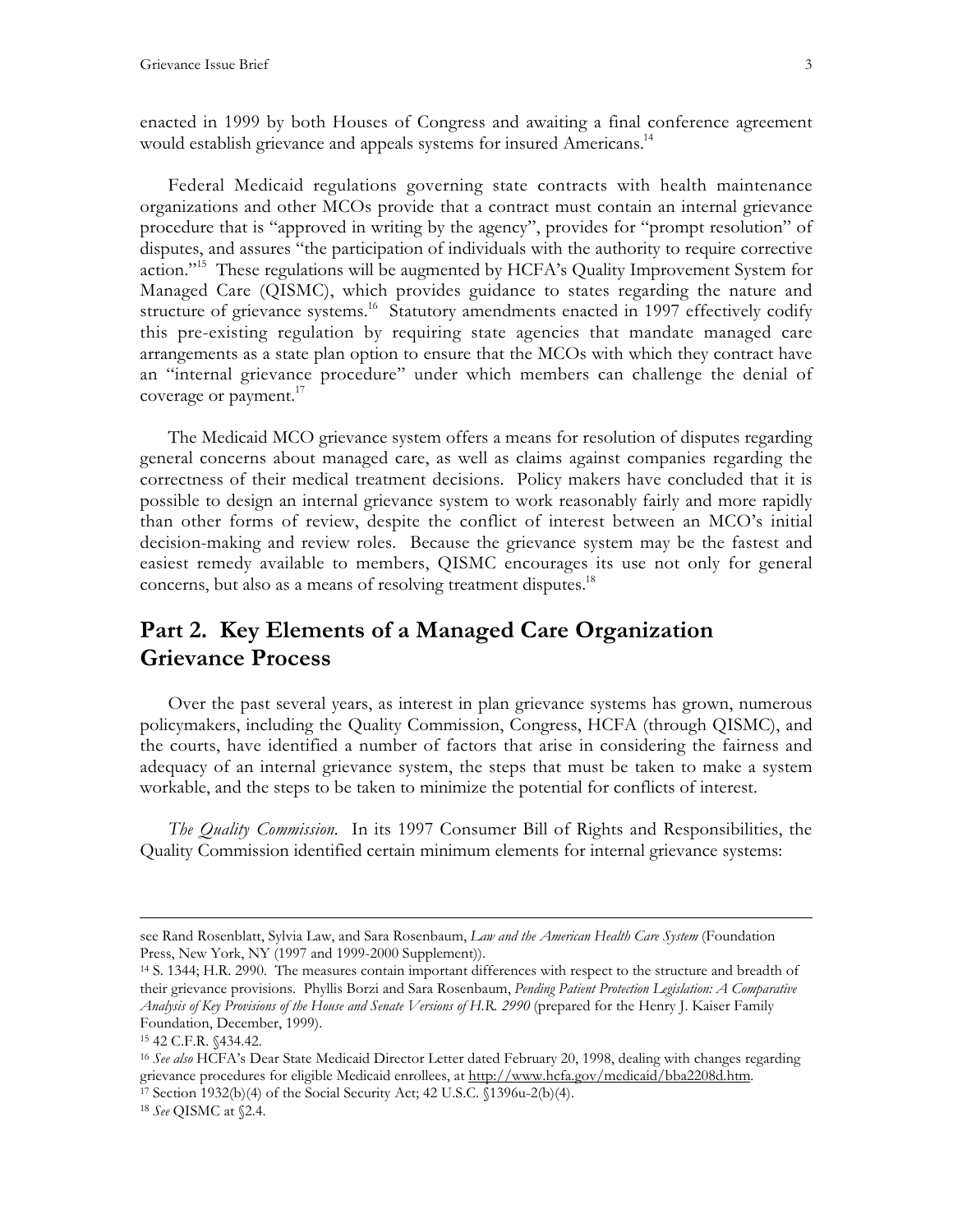- Timely, written notification of a decision to deny, reduce, or terminate services or deny payment for services. Such notification should include an explanation of the reasons for the decisions and the procedures available for appealing them.
- $\triangleright$  Resolution of all appeals in a timely manner, with expedited consideration of decisions involving emergency or urgent care consistent with time frames required by Medicare (e.g., 72 hours).
- $\triangleright$  A claim review process conducted by health care professionals who are appropriately credentialed with respect to the treatment decision involved. Reviews should be conducted by individuals who were not involved in the initial decision.
- $\triangleright$  Written notification of the final determination by the plan of an internal appeal that includes information on the reason for the determination and how a consumer can appeal that decision to an external entity.
- Reasonable processes for resolving consumer complaints about such issues as waiting times, operating hours, the demeanor of personnel, and the adequacy of facilities.

*Congress*. In the Congressional debate regarding managed care quality, several bills have expanded on these basic recommendations and identified additional aspects of an internal grievance system. The most important of these is the requirement that the grievance and appeals system should cover *any* treatment decision that involves *medical judgment* (i.e., any judgment regarding coverage that necessitates an evaluation of medical facts), not merely those coverage decisions that involve a question of *medical necessity*. This issue is one of great importance because increasingly contracts of coverage are being drafted with an emphasis on broad exclusionary terms in an attempt to minimize cases in which the decision can be characterized as an individual determination of medical necessity.<sup>19</sup>

The importance of this distinction can be seen in the following example: A managed care contract excludes coverage for cosmetic surgery. The managed care company denies coverage for surgery on a child's cleft palate, classifying it as "cosmetic." The basis of the denial is *not* that the service is not medically necessary; instead, the service is denied on the ground that it is "cosmetic" and therefore excluded. To reach this decision, however, the company's medical reviewers had to consider the child's medical condition and whether in the child's case the treatment was medical in nature or merely cosmetic.

*QISMC*. The Quality Improvement System for Managed Care recognizes two basic categories of issues that members may raise with their MCOs: issues related to the actual provision of services, and all other issues, which can be classified as more generalized complaints.20 QISMC recommends the following elements for a grievance system:

- $\triangleright$  written intake procedures for enrollee requests that allow the MCO to determine if the request involves a coverage-related grievance or a more generalized complaint;
- $\triangleright$  notification of the member regarding which process will be used and assistance with completion of the process, and notification regarding available external review procedures, if any;

 <sup>19</sup> *Law and the American Health Care System* op. cit., Ch. 2(E).

<sup>20</sup> *See* QISMC at §2.4.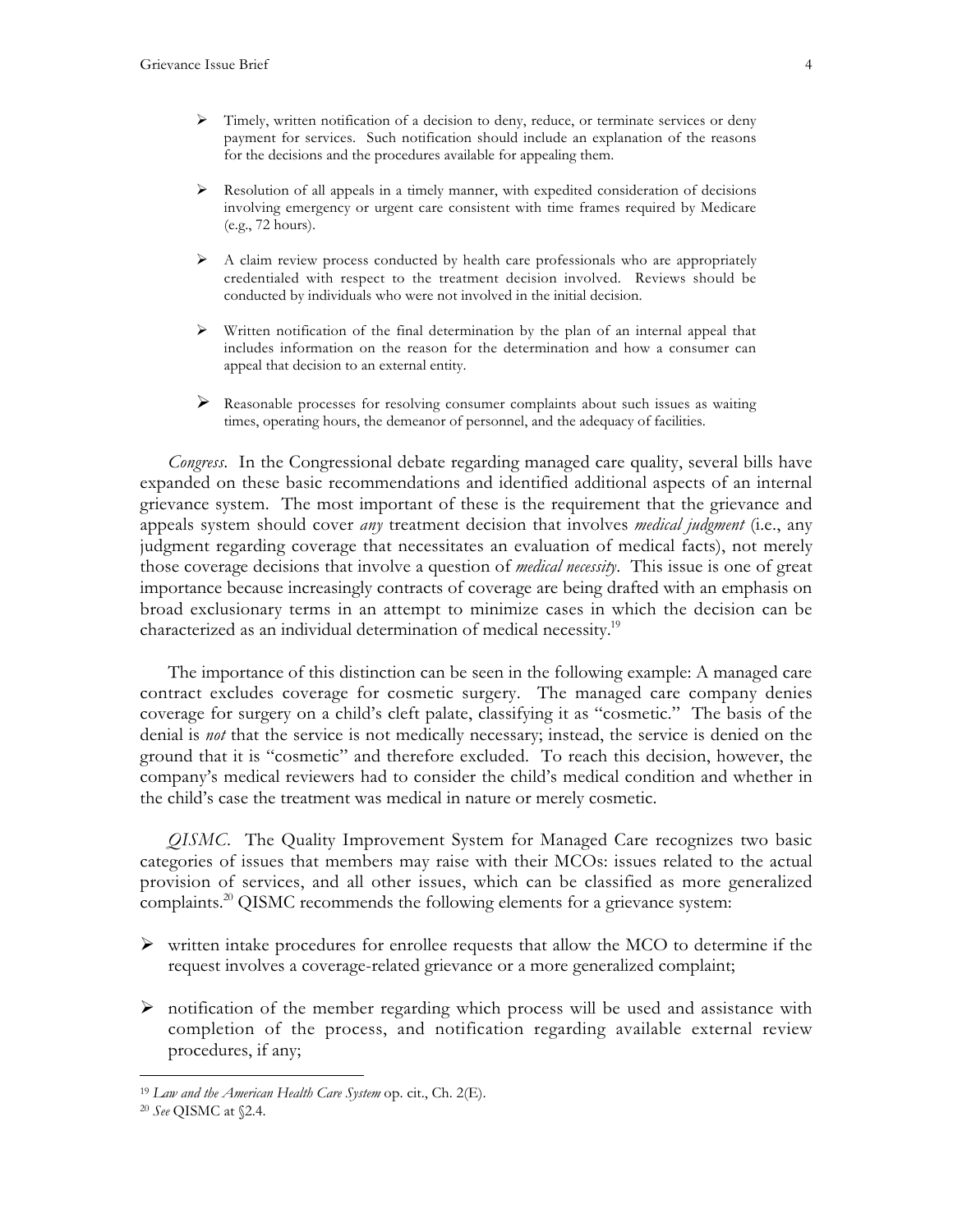- $\triangleright$  the submission of grievances to knowledgeable persons who have the authority to take action;
- $\triangleright$  notice regarding the proposed resolution and an opportunity for the member to seek reconsideration of the proposed solution;
- $\triangleright$  a mechanism for tracking grievances to the point of resolution;
- an expedited system for grievances requiring immediate resolution;
- $\triangleright$  adherence to applicable timelines;
- $\triangleright$  review of grievances involving questions of medical necessity by qualified physicians; and
- $\triangleright$  maintenance of records on grievances and resolution.<sup>21</sup>

*Grievances and the quality measurement and improvement process.* Since grievances and appeals are part of quality measurement and improvement, it is important to tie the results of the process back to the quality improvement system. This means provision of information regarding the type and frequency of adverse decisions and the basis for such decisions, the frequency and disposition of grievances, timelines for resolution as well as the resolution itself, and information on the process used and information and assistance furnished to members, especially members with additional representational needs related to language spoken or diminished capacity.

These various policy statements can be distilled into a series of measurements for a fair grievance and appeals process:

- *Scope of the grievance system:* A decision that is available in the case of any decision to deny, delay, reduce, limit, or terminate treatment, or that requires the use of medical judgment, regardless of the specific basis for the denial that is stated in the notice of denial (e.g., medical necessity versus exclusion or non-coverage).
- *The timing and content of notices*: Notices of adverse decisions both at the time of the initial adverse decision and at each subsequent stage of the review process. To be fair the notice must be readable and must provide a detailed explanation of the action to be taken, the company's basis of authority for taking the action, and the rationale for the action. It is not enough to simply tell the member that care will be denied. The member needs to know why the care will be denied and the basis of authority for the company to deny the care (e.g., it is not covered under the contract). Additionally, the initial notice, which may well be the most important, must explain appeals rights, where and how to file an appeal, and the assistance, if any, that will be made available.
- *Timelines for initial decisions:* When dealing with an initial decision on a request for treatment or following concurrent review of ongoing treatment, a grievance system should consider whether care is furnished in accordance with a timeline that meets the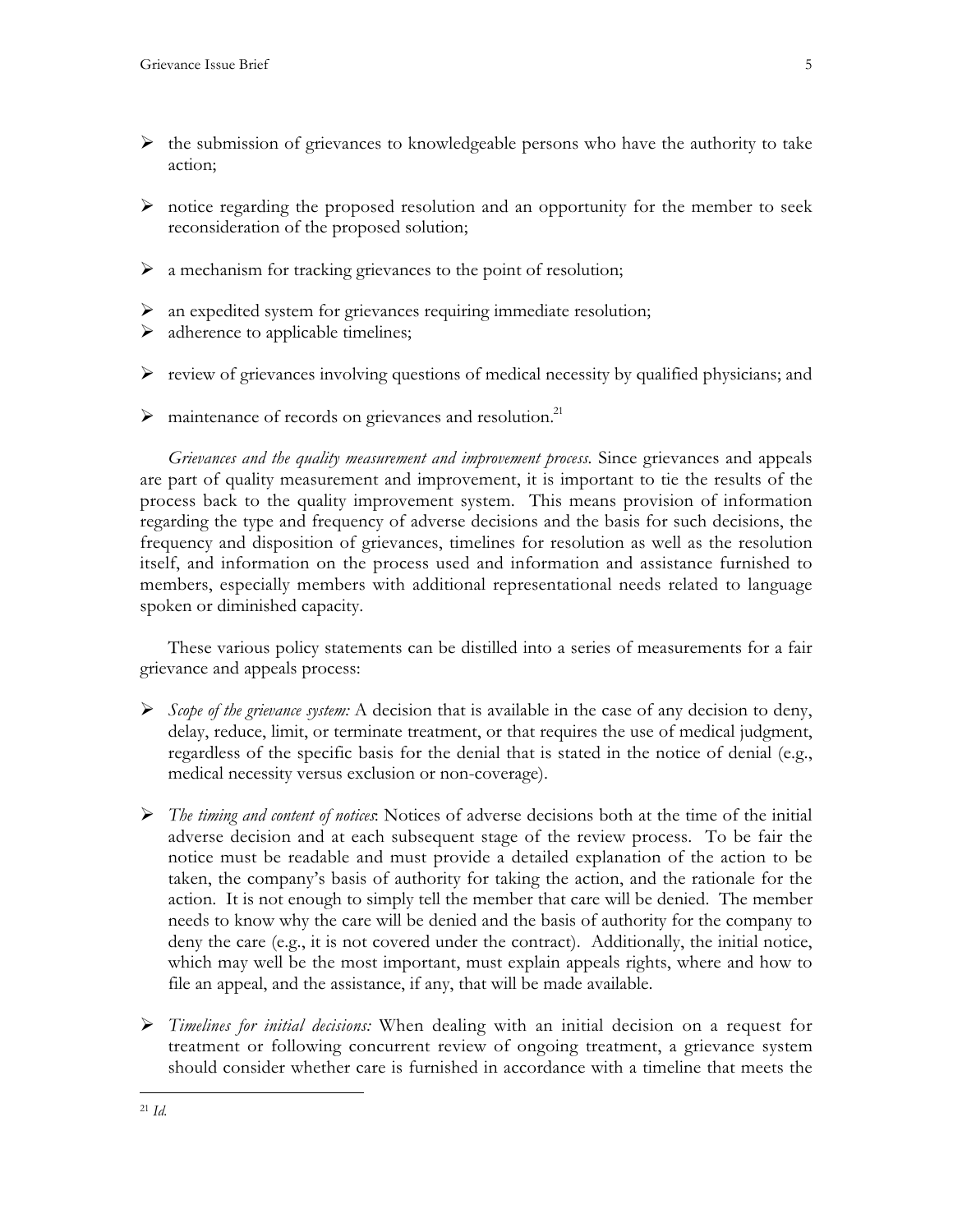exigencies of the case (e.g., 14 days for non-urgent requests, 72 hours for urgent requests).

- *General assistance in navigating the grievance and appeals process:* The ability to have representation at various stages of grievances and appeals.
- *Assistance at all stages of the initial decision and grievance process for persons whose primary language is not English:* Readability considerations, as well as federal civil rights laws, make access to readable notices essential. Where possible, notices should be in the languages spoken by members. All notices should indicate where and how to obtain interpretation assistance, as well as general assistance at all stages of the grievance.
- *Notice in the case of persons with diminished capacity and disabilities that affect ability to communicate effectively:* Given the health status of Medicaid beneficiaries generally, as well as the requirements of federal civil rights laws for persons with disabilities, it is necessary to make reasonable modifications in the notice and hearing process to accommodate the needs of persons with disabilities. This means notification of guardians (where present) and authorized representatives (where known) and the inclusion of information in all notices regarding where and how persons with disabilities can obtain assistance.
- *The appropriateness of the reviewer:* Fundamental fairness requires that internal reviewers have the necessary and relevant knowledge and expertise, have not been involved in the initial decision, and have no financial interest in the resolution of the decision. Furthermore, reviewers need to be knowledgeable about the terms of the agreement between the MCO and the agency so that they have a clear understanding of what is covered and under what circumstances.
- *The conduct of the review:* A review must consider all relevant and reliable medical evidence in the case, including the member's medical record, the opinion of the treating clinician, the appropriateness in light of the individual's condition of practice guidelines used by the MCO, and any evidence regarding medical or health status that the member elects to furnish.
- *Decision timelines:* Decision timelines must be consistent with the medical exigencies of the case (e.g., in non-urgent cases 30 days from the time of the request of the review and 72 hours in the case of denials that in the opinion of the patient's provider involve urgent care).
- *Communication of the decision:* Decisions must be accompanied by a written document that explains the decision in readable terms, sets forth the basis for the conclusion, and explains further appeal rights.
- *Notification of other payers:* The system should include a means for communicating the results of the grievance to other potential payers who may cover the benefit for the individual, with information to the member regarding how to seek review from other sources of coverage.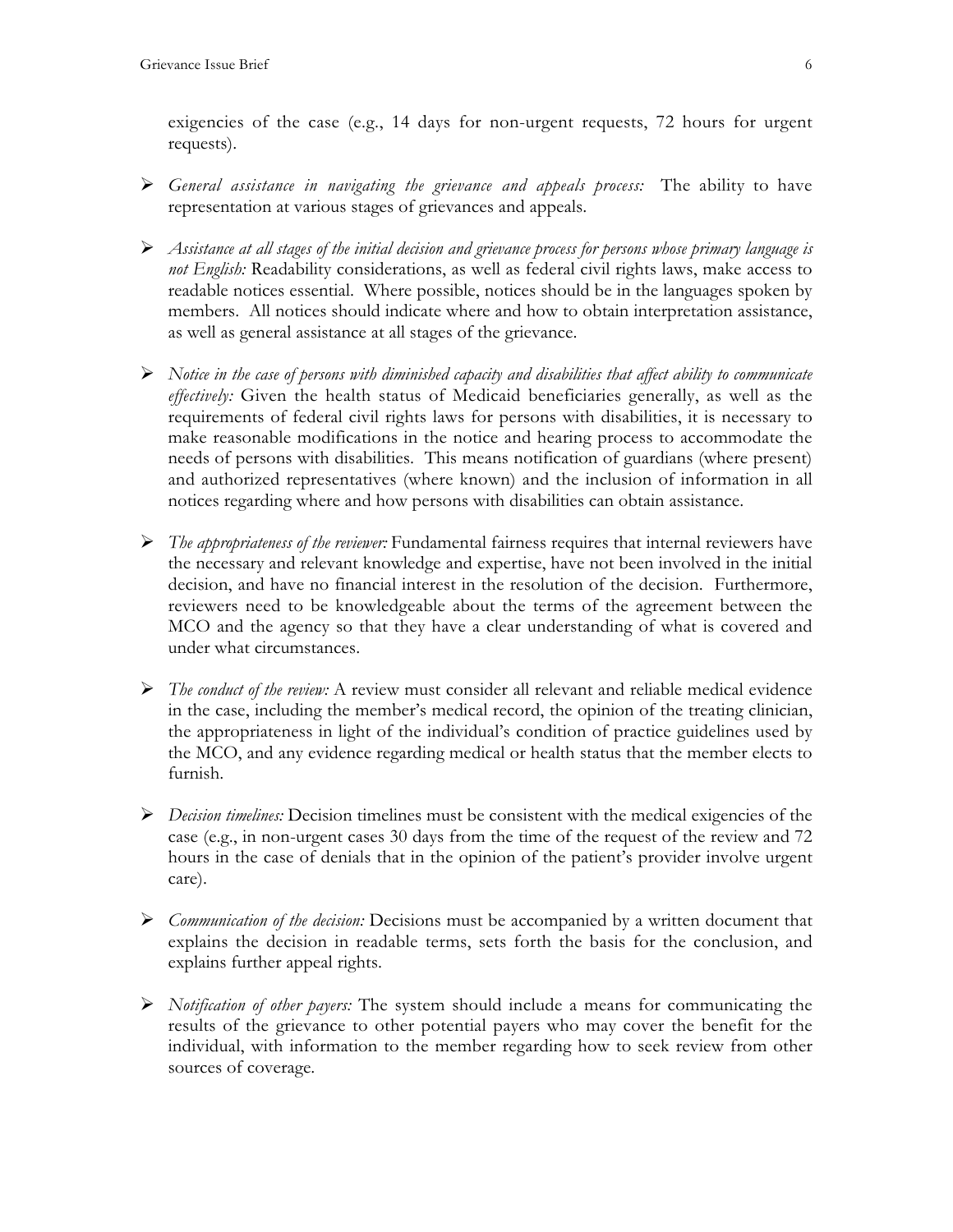*Additional grievance safeguards for other types of disputes*: Grievance or complaint procedures are also needed for other types of disputes that do not directly implicate the availability of treatment.

## **Part 3. Current State Approaches to Grievance Procedures**

Several studies in recent years have considered state managed care consumer protection laws, and at least one study has examined selected state grievance practices.<sup>22</sup> However, there never has been a comprehensive review of existing Medicaid managed care grievance procedures, nor do the state consumer studies measure the extent to which insurance protections are extended to Medicaid beneficiaries enrolled in managed care.<sup>23</sup> This lack of information regarding the Medicaid grievance process is important in light of questions regarding the potential for duplication between fair hearing and grievance processes.

To more closely assess state Medicaid grievance procedures, we examined the contracts in the 1999 data base for *Negotiating the New Health System.* While this data base has limitations for this type of study (for example, it would not necessarily indicate the application of more generalized statutes), it offers comprehensive information regarding contractor grievance obligations. Contracts typically also refer to state consumer protection laws of general applicability, as well as relevant state and federal regulations.

*Negotiating the New Health System* summarizes certain basic grievance and appeal information at Table 6.2. This table shows that all states require their contractors to maintain grievance systems, and that nearly all specify explicitly that there is a right of appeal to the state as part of the process.<sup>24</sup> Most impose certain timelines on the process. However, the contracts vary in the degree of specificity with which they describe the process required of contractors. A majority of the contracts provide detailed specifications for some or all elements of the grievance procedure; the remainder either provide the contractors with the discretion to develop mechanisms or refer to grievance requirements that are applicable as a matter of state law to all MCOs.

Table 6.2 also addresses specifications for an expedited review process. Only 25 contracts, however, provide for an expedited process. The standards for "expedited" vary but tend to range between 2 and 4 working days. The following examples illustrate the degree of variability regarding what is meant by "expedited":

 <sup>22</sup> *See, e.g.*, Jane Perkins et al., *Ombudsprograms and Member Advocates: Consumer-Oriented Approaches to Problem-Solving in Managed Care* (National Health Law Program, Los Angeles, CA, 1998); and Joanne Rawlings-Sekunda, *Addressing Complaints and Grievances in Medicaid Managed Care* (National Academy for State Health Policy, Portland, ME, 1999).

<sup>23</sup> In many states, Medicaid managed care products are exempt from state insurance laws for a variety of purposes. Therefore, it cannot be assumed that consumer protection laws aimed at state-regulated insurers automatically apply to Medicaid managed care enrollees.

<sup>&</sup>lt;sup>24</sup> It should be noted that regardless of whether the contract specifies the existence of appeals rights, managed care enrollees, like any Medicaid beneficiaries, have fair hearing rights, whose exact nature in a managed care context will be clarified by HCFA. An important issue, however, remains what the Medicaid agency tells its contractors, since contractors may be entirely unfamiliar with the fair hearing process. Furthermore, some agencies may elect to administer parallel appeals systems for grievances that function separately from a wholly independent fair hearing system (e.g., a state that has general laws establishing grievance and appeals systems for managed care enrollees, where appeals from grievances are heard by separate external reviewers).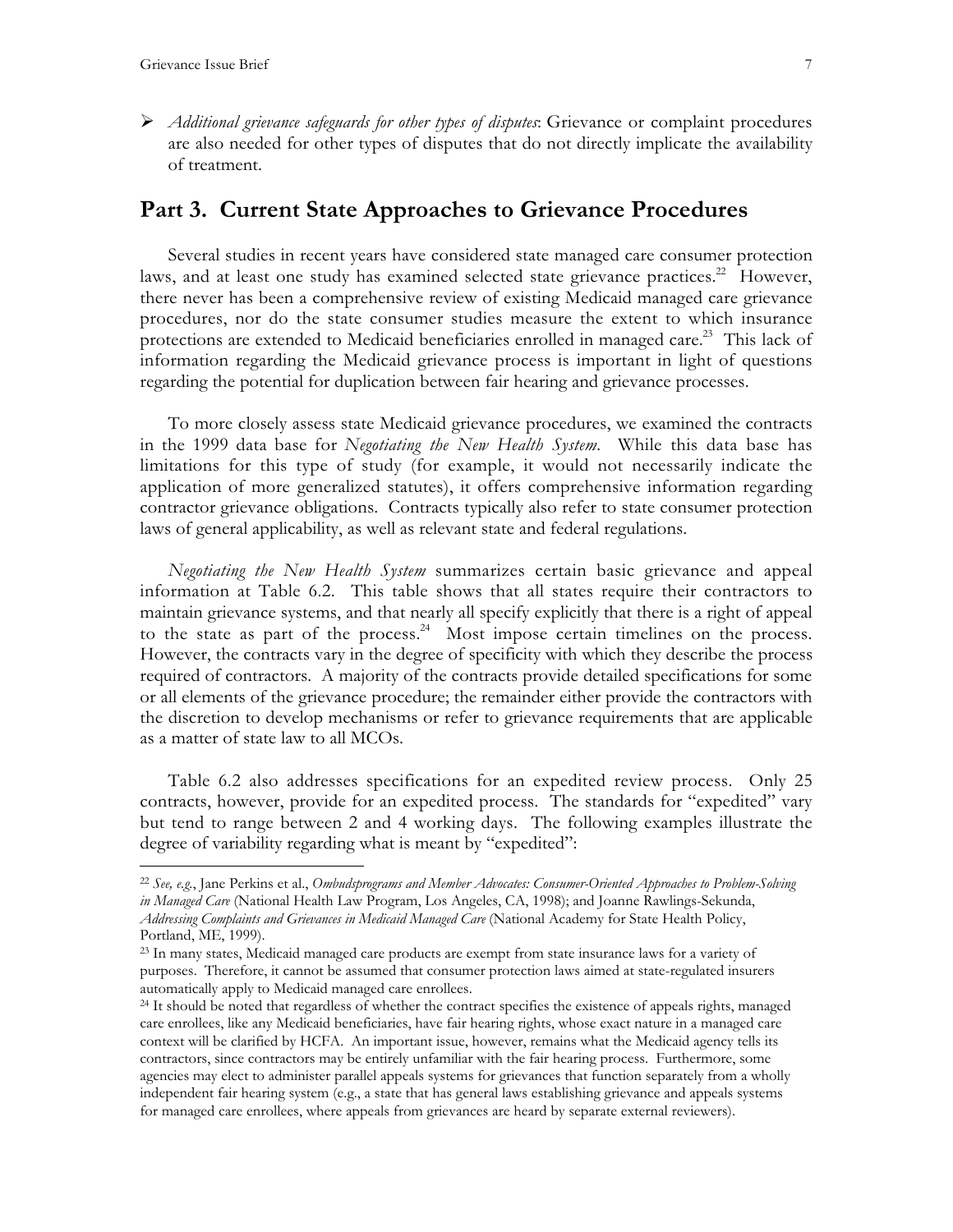The HMO shall respond to written complaints (i.e., formal grievances) in writing within 10 business days of receipt of grievance, except that in cases of emergency or urgent situations, HMOs must resolve the grievance within 4 business days of receiving the complaint, or sooner if possible.

Wisconsin Contract, *Negotiating the New Health System*, Table 6.2

\* \* \*

[A health plan must provide] a description of the complaint/grievance system [which] at a minimum ensures that clients have the right to an expedited complaint/grievance formal hearing within 24 to 48 hours regarding any denial, termination, or reduction of services which could place the recipient at risk or which seriously jeopardizes the client's health or well-being.

#### Delaware RFP, *Negotiating the New Health System*, Table 6.2

In order to examine the issue of grievance elements for cases involving medical treatment in greater depth, we undertook a more detailed examination of the contract provisions. For this examination, we developed a table that sets forth additional indicators of adequacy. These indicators are based on the work of the Quality Commission, Congress, HCFA, and the courts. We also examined the contracts to determine whether contractors are required to notify Medicaid beneficiaries of their fair hearing rights.

The results of this review are presented in Table 1 at the end of this Issue Brief. Checkmarks indicate that the issue is addressed to *any* degree as part of the contract.

Table 1 indicates that states' contracts contain specifications for some of the indicators selected for review. Certain key indicators are addressed to only a limited degree or not at all.

## *Definition and scope of the grievance obligation*

As noted, all contracts require contractors to have a grievance system. However, only 21 out of 52 contracts define what constitutes a decision that gives rise to a grievance right. There is significant variation in the definitions that are used. Many states also distinguish "grievances"-- which tend to be more formal and include written requirements for their resolution--from more informal "complaints".

The following examples illustrate the range of approaches used to define the types of decisions that give rise to grievance rights:

Adverse determinations or non-certifications or admissions, continued stays, or services shall be clearly documented, including the specific clinical or other reason for the adverse determination, and shall be available to the Member and affected provider.

Colorado Contract, *Negotiating the New Health System*, Table 6.2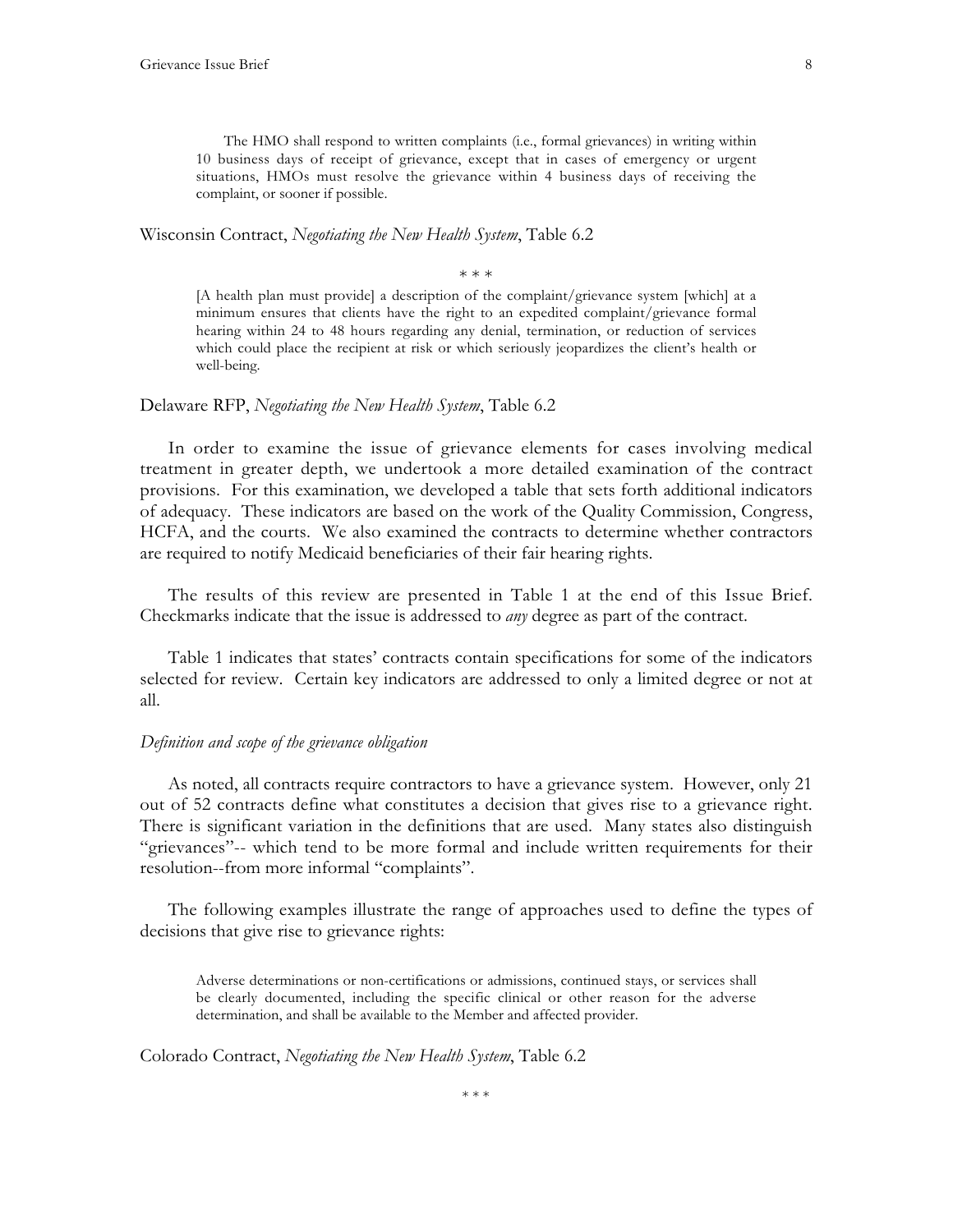#### Right to complain/grieve

Any \*\*\*client has the right to file a complaint/grievance \*\*\* if dissatisfied with the actions taken with respect to their care. A \*\*\* grievance is defined as follows: \*\*\* A written request for resolution by a client who is dissatisfied with the services received from the MCO.

### Delaware Contract, *Negotiating the New Health System*, Table 6.2

\* \* \*

The health plan shall establish a grievance and appeals process that shall guarantee the right for a fair hearing to any member whose claim for medical assistance is denied, reduced, inappropriate to meet needs, or not acted upon promptly by the health plan or the state agency.

#### Missouri Contract, *Negotiating the New Health System*, Table 6.2

\* \* \* The partnership shall have a timely and organized formal grievance system in place  $* * *$ . The grievance process will be available for disputes between the Partnership and the Member concerning, among other things, denial, reduction or termination of services; requests for services that are not acted upon in a timely manner; dissatisfaction with providers; appropriateness of services rendered; availability of services; the inability to obtain culturally and linguistically appropriate care; or disputes regarding disenrollment. A denial includes any instances in which a request for a medical service or Medicaid eligibility has been made in which a member has been told "no."

## Kentucky Contract, *Negotiating the New Health System*, Table 6.2

Of these four examples, Missouri comes the closest in its grievance definition to the range of treatment actions that also give rise to fair hearing rights (the Missouri contract also gives beneficiaries the right to select among both a grievance and a fair hearing remedy from the point at which the initial adverse decision is made). Kentucky's grievance system extends beyond those actions that trigger fair hearing rights and include quality and availability matters, as well as issues related to language and cultural competence. All four of these examples cover the full range of adverse decisions, regardless of whether the basis for the adverse decision is a lack of medical necessity or some other grounds for denial.

## *Notice of initial decision: timing and content*

Nearly all of the analyzed contracts require contractors to describe the grievance procedures to members, typically at the time of enrollment and as part of the enrollee handbook. Of particular significance, however, is the fact that only 21 out of 52 contracts specify that notice of the right to file a grievance be given at the time of a managed care decision that is classified as appealable. Because only a minority of contracts require notice of grievance rights at the time that an appealable action is taken, this may be a significant factor in the relatively low number of grievances reported by some states.

Two states that illustrate the contrast in approaches are Michigan and Minnesota. Michigan's contract contains a general specification regarding notice of the availability of a grievance system but is silent regarding notice when a specific grievable action occurs. Minnesota, on the other hand, is quite specific regarding when the notice must be given. Nothing in Michigan's contract would require an MCO to state the member's rights at the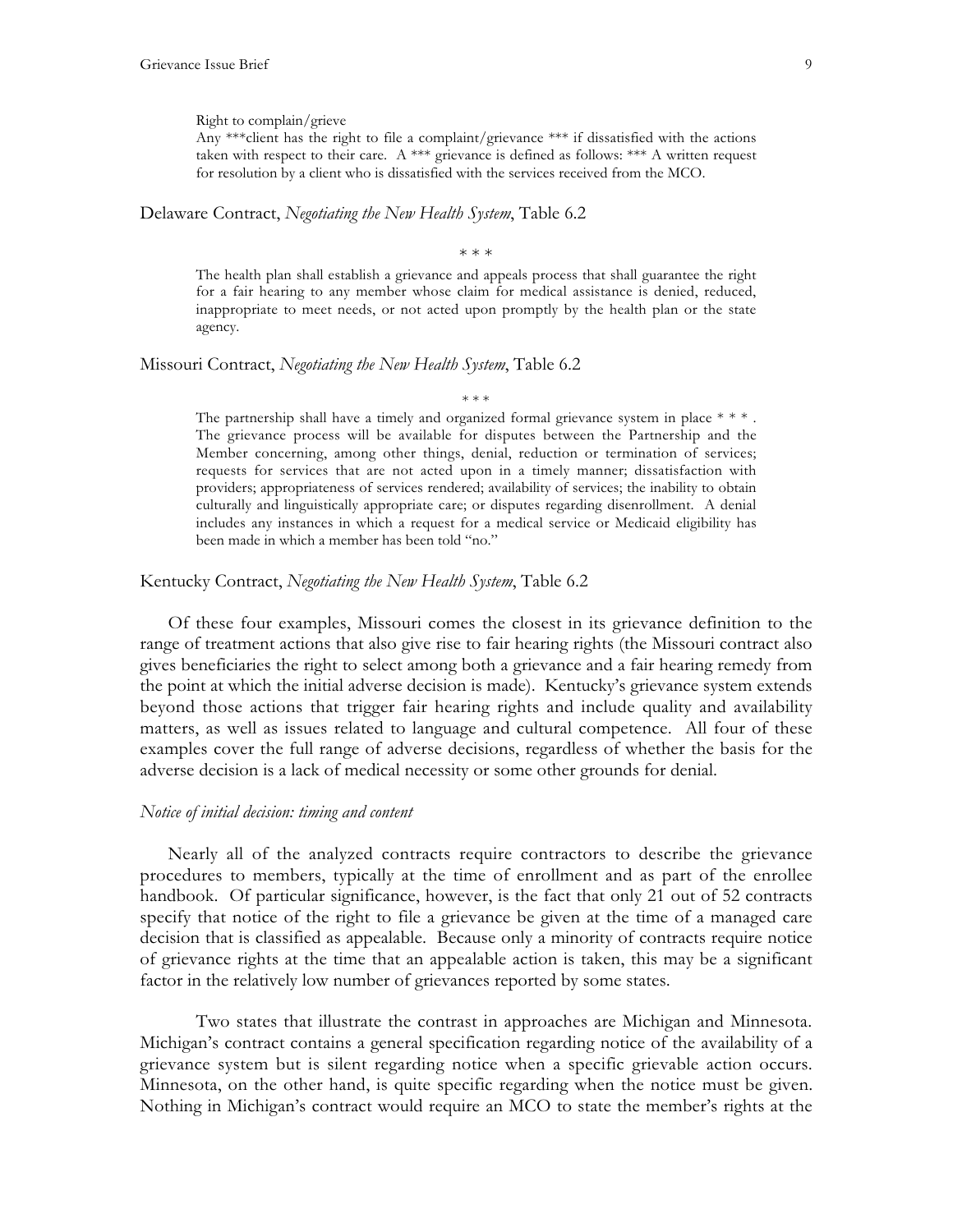time that an adverse event occurs. MCOs are obligated to respond to grievances but are not obligated to disclose their availability at the time of the treatment decision.

The health plan will establish an internal process for the resolution of complaints and grievances from \*\*\* members. Members may file a complaint or grievance on any aspect of service provided to them by the health plan or the health plan's contract providers.  $***$ The health plan will \* \* \* provide designated staff to receive, investigate and resolve complaints and grievances.

Michigan Contract, *Negotiating the New Health System*, Table 6.2

\* \* \*

If the health plan denies, reduces or terminates medical services requested by an enrollee or ordered by a participating treating [health provider] the health plan must notify the enrollee in writing of the following: (a) a statement of what action the health plan intends to take; (b) the type of service that is denied/terminated/reduced; (c) the reason(s) for the intended action; (d) the specific federal or state regulations and health plan policies that support or require the action; (e) an explanation of the enrollee's right to request an evidentiary hearing \* \* \* with both the health plan and the state, the right to appeal to the state \* \* \* without first exhausting the health plan complaint procedure, and the right to a second opinion.

Minnesota Contract, *Negotiating the New Health System*, Table 6.2

Where notice at the time of action is required, the contract typically further specifies the content of the notice itself, as the Minnesota contract excerpt displayed above indicates, although there is considerable variation in the extent of the specifications that are furnished.

#### *Reviewer capabilities and authority*

Federal regulations require that the grievance be heard by an individual with the authority to order corrective action. Twenty contracts repeat this specification. Fewer than five contracts, however, specify reviewer capabilities such as the lack of involvement in the initial decision, medical knowledge, or relevant expertise.

For example, both New Mexico's and Florida's general contracts specify that "the plan shall have physician involvement in reviewing medically-related grievances." (*Negotiating the New Health System*, Table 6.2) However, no medical knowledge (not even at a generalized level) is specified in the case of grievance reviewers under Florida's behavioral health contract who are examining medical judgment-related grievances.

Maryland's regulations governing its managed care program offer what may be the most extensive provisions regarding the capabilities of reviewers in the case of mental healthrelated cases:

In order to provide a procedure to hear, investigate, and resolve grievances regarding denial of services, SMHS shall ensure that mental health professionals responsible for these determinations include at a minimum a (a) psychiatrist who is privileged to evaluate the type of service under review and who shall \* \* \* document a determination based on medical necessity about the denial, and (b) medical director, who is a psychiatrist and who shall, upon the \* \* \* individual's or provider's request, review and document a determination to deny [care].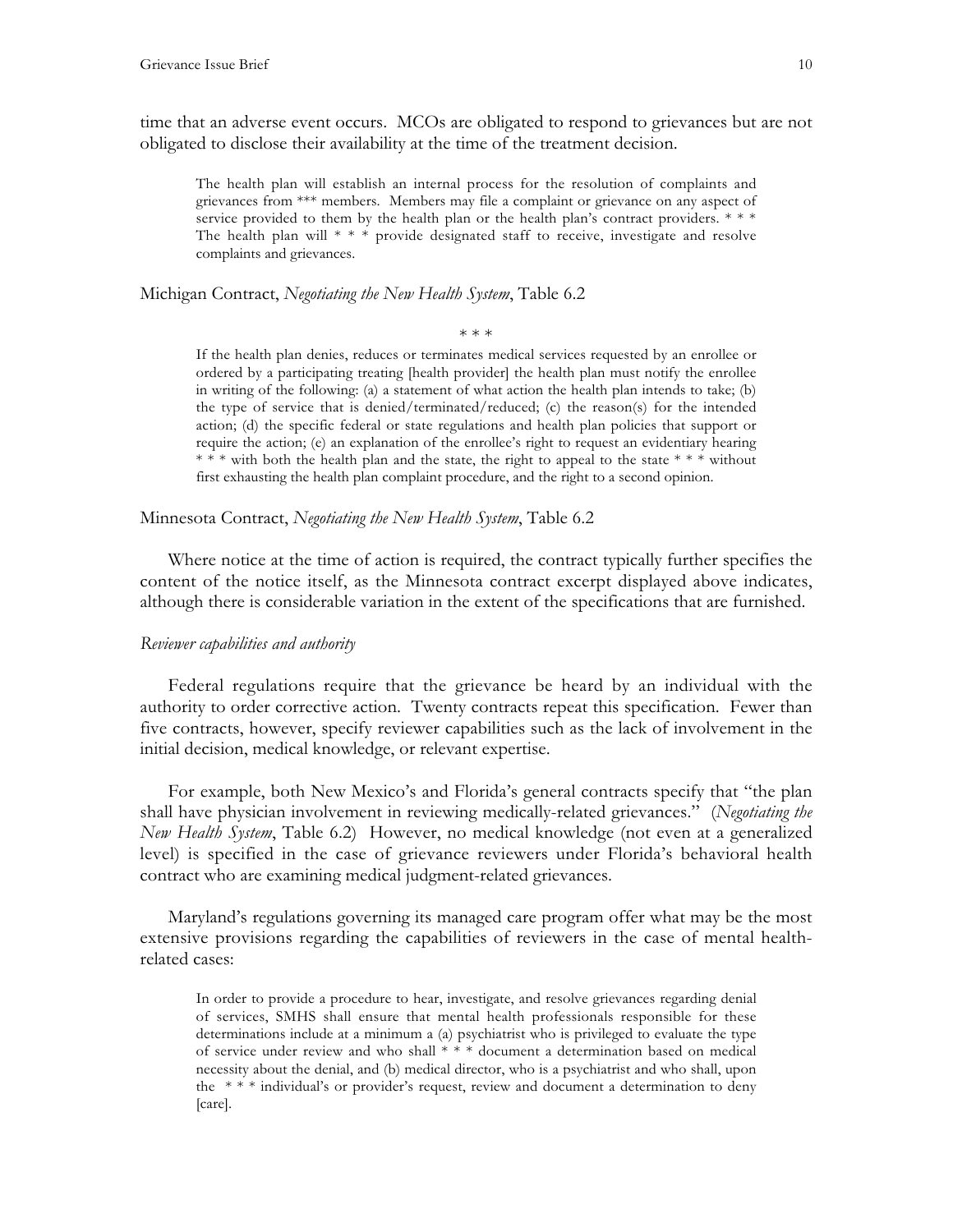## Maryland Contract, *Negotiating the New Health System*, Table 6.2

#### *Conduct of the review*

Only four out of fifty-two contracts address to any degree the actual conduct of the review itself, including the evidence to be considered and the decision-making procedures to be used. Missouri's contract offers an example of limited specifications related to the conduct of the review itself:

Health plans must thoroughly investigate each grievance using applicable statutory, regulatory, and contractual provisions, as well as the health plan's written policies. All pertinent facts from all parties must be collected.

#### Missouri Contract, *Negotiating the New Health System*, Table 6.2

In addition, few contracts address the required contents of a written resolution to the grieving beneficiary. Such contents could include the facts established in relation to the grievance, the basis for the determination, and the appeal procedures available to the beneficiary.

#### *Notice of fair hearing rights*

Twenty-eight out of fifty-two contracts specify that the contractor inform members of their fair hearing rights. In half of these cases, recipients are given the option to proceed through the fair hearing process from the beginning. In the remaining contracts, the right to a fair hearing is conditioned on the exhaustion of the internal grievance system. This practice is used even in contracts that may not specify a grievance process that contains all of the elements required under federal fair hearing regulations. For example, Mississippi's contract specifically conditions access to a hearing before the state agency on exhaustion of all HMO appeals (Mississippi Contract, *Negotiating the New Health System*, Table 6.2).

A significant aspect of the Medicaid fair hearing process is that if a fair hearing is requested in a case of benefit reduction (i.e., within 10 days of the notice to terminate or reduce benefits), then benefits must be continued at pre-notice levels.<sup>25</sup> Nine states appear to require their contractors to continue benefits pending the outcome of either the grievance or the fair hearing (DE, MN, MT, NV, NE (behavioral health contract), NC, NJ, OR (behavioral health contract), and OK). $^{26}$ 

#### *Assistance and access to evidence*

Twenty-four out of fifty-two contracts specify that members have a right to assistance in carrying out a grievance. Only a subset of these contracts provide that members have a right to review the evidence used by the managed care organizations. Washington State's mental health contract specifies that

 <sup>25 42</sup> C.F.R. §431.230.

<sup>&</sup>lt;sup>26</sup> Assistance pending the resolution of an appeal that is filed in a timely fashion is a basic requirement under the fair hearing regulations.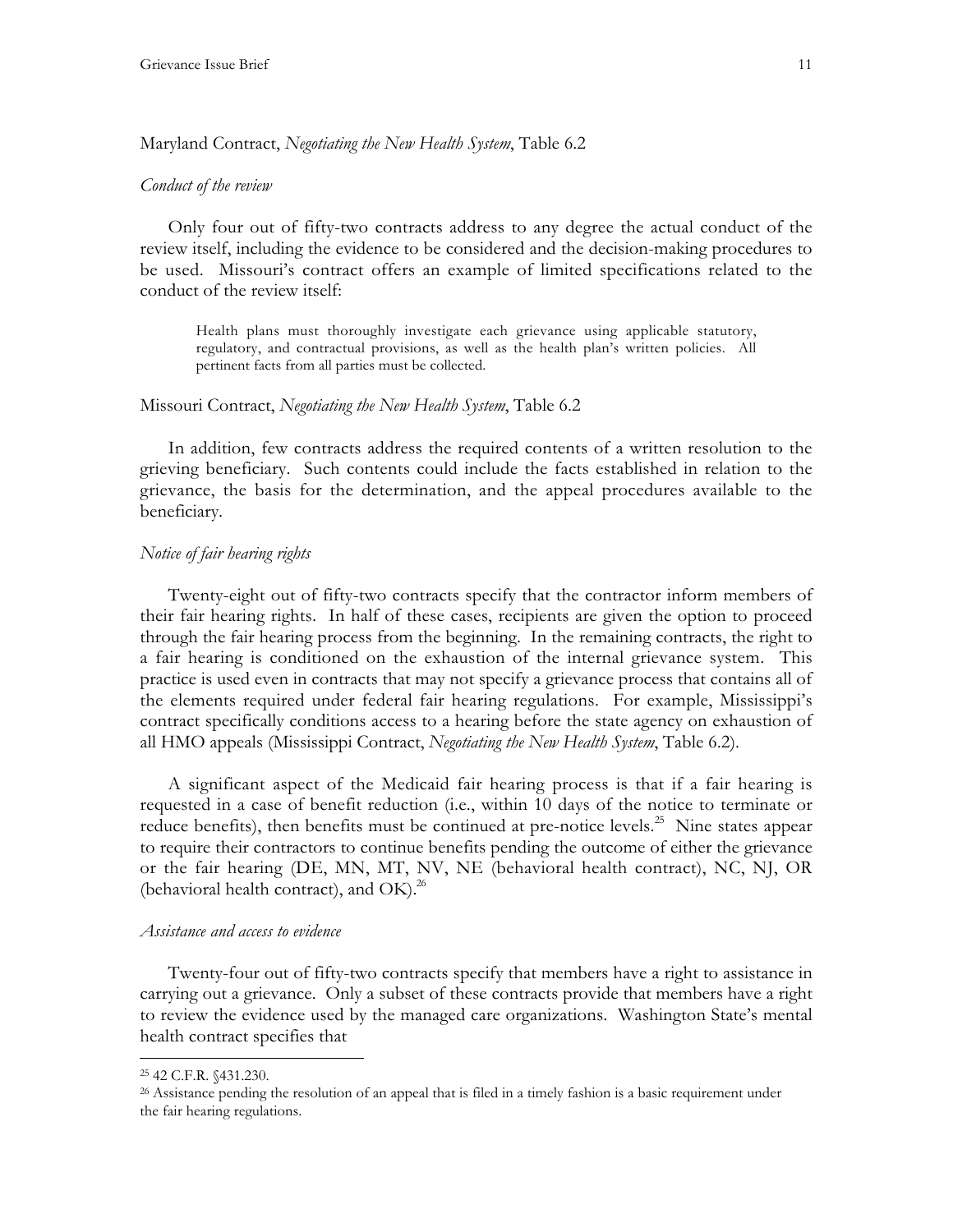[s]ervice recipients shall receive, at minimal cost, written recipient information which they and/or their representatives (including Ombuds Services) may request for fact finding/filing/resolving complaints and grievances.

## Washington Behavioral Health Contract, *Negotiating the New Health System*, Table 6.2

One form of assistance to enrollees with mental illnesses and other disabilities is a state's protection and advocacy (P & A) system. The first P & A legislation was enacted as part of the Developmental Disabilities and Bill of Rights Act in 1975; subsequent legislation expanded the program to cover persons with mental illness, $^{27}$  as well as other persons with serious mental health conditions and other conditions that do not require institutionalization.<sup>28</sup> In Pennsylvania, as a result of litigation, the state P & A agency receives copes of all notices of denials, reductions, and terminations of benefits within 14 days of the time that the HMO mails the notice to the member. The P & A agency can then represent the member. (Interestingly, the state's standard contract itself appears to make no mention of this obligation to mail the notices.)

Another form of assistance is ombudsprograms. Several of the contracts specify the availability of ombudspersons. While some advocacy groups raise a cautionary note regarding the use of ombudsprograms,<sup>29</sup> the existence of such a program may be an additional resource for obtaining assistance with a grievance.

## *Recordkeeping and reporting*

Thirty-three out of fifty-two contracts specify that the contractor must maintain a record of the hearing and report the results to the agency. One of the most interesting contracts in this respect is the Oregon behavioral health contract, which specifies:

Upon receipt of an expedited Complaint or \* \* \* hearing request, the Contractor representative or Division representative who received the request shall immediately notify other payers with an interest in the issue and begin collecting relevant documents.

#### Oregon Contract, *Negotiating the New Health System*, Table 6.2

Because this notification occurs at the beginning of the review rather than after its completion, the state has the opportunity to bring all payers together – itself, its behavioral health plan, and its general plan – to resolve the dispute where one of the issues is the ultimate liability of a payer for coverage at all.

 <sup>27 42</sup> U.S.C. §10801 et seq.

<sup>28 29</sup> U.S.C. §794(e) et seq. *See generally* Gary Gross, *Protection and Advocacy System Standing to Vindicate the Rights of Persons with Disabilities*, 22 MPDLR 5 (Sept./Oct., 1998).

<sup>29</sup> *Ombudsprograms and Member Advocates*, op. cit. The National Health Law Program reports that ombudsprograms operate in California, Michigan, Minnesota, Oregon, Tennessee, Vermont, and Wisconsin. Interestingly, some, but not all, of the contracts from these states specifically mention the contractor's relationship obligations with the ombudsprogram, raising questions related to the accessibility of MCO information and resources to ombudspersons who are attempting to assist members.